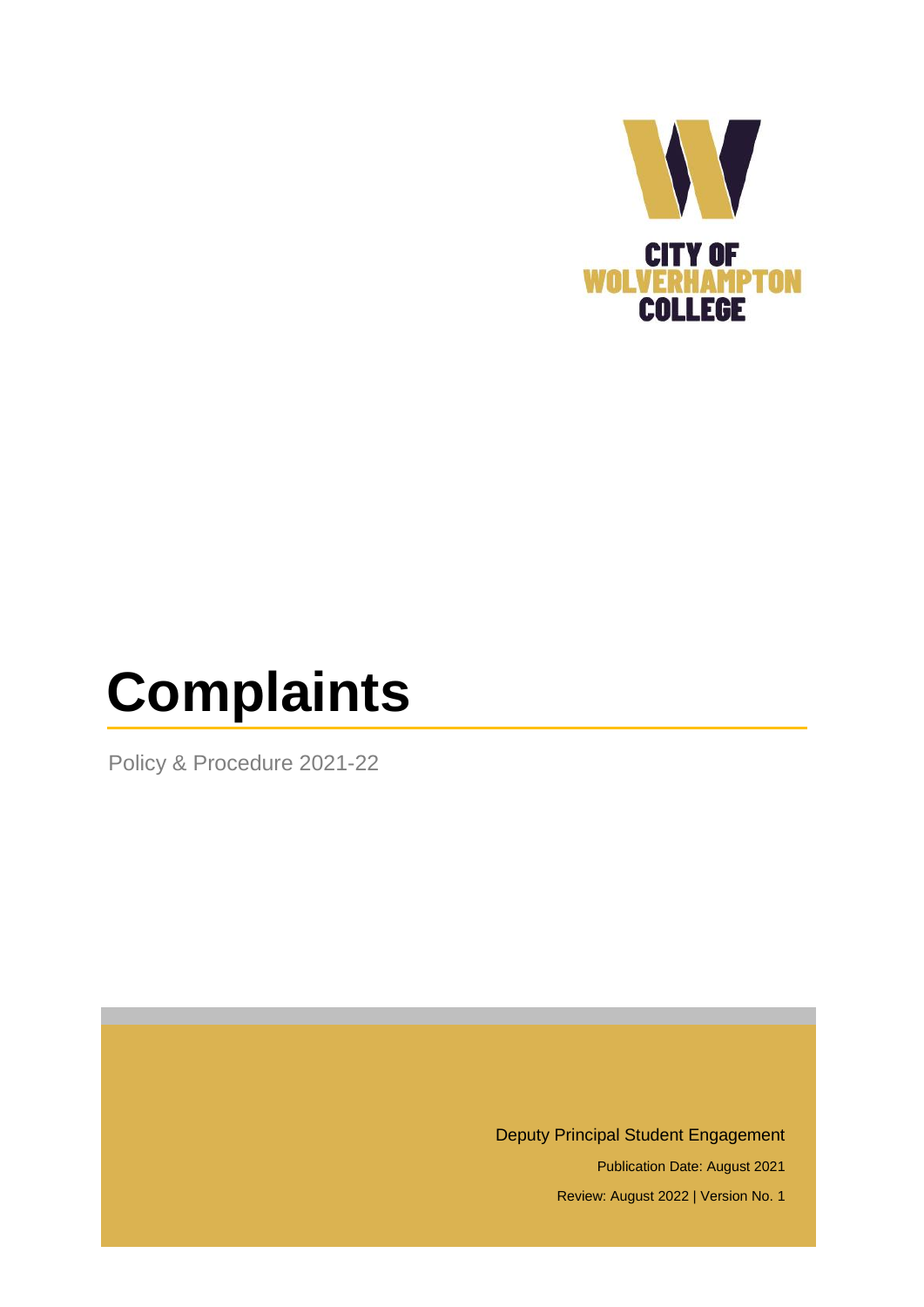# **1. Policy**

- 1.1 At City of Wolverhampton College we are committed to providing high quality services for all our stakeholders and visitors.
- 1.2 The Policy covers complaints about services the College provides and the treatment received whilst at the College.
- 1.3 Overall responsibility lies with the Deputy Principal Student Engagement.
- 1.4 Quality are responsible for the management of the processes of timely investigation and communication to complainants. Quality will monitor and track intervention, whilst maintaining accurate records.

### **2. Purpose**

2.1 To explain the processes for raising, investigating and concluding raised complaints.

## **3. Scope**

- 3.1 The procedure applies to complainants. A complainant will be a stakeholder (a current or prospective student or apprentice, a parent/carer or an employer) or a visitor that indicates dissatisfaction with the current level of service.
- 3.2 It does not cover complaints about student or apprentice assessments e.g. grades and marks. Complainants wishing to make a complaint re outcomes should fully exhaust the Assessment Appeals Procedure before instigating this policy and procedure.

#### **4. Procedure**

- 4.1 Raising a complaint
	- 4.1.1 If a student or apprentice has a concern/complaint it should be initially be raised with a member of staff. A member of staff must take every opportunity to resolve the concern/complaint informally. Staff dealing with informal concerns/complaints should keep records of conversation and actions. These will be requested should a concern/complaint escalate to a formal stage.
	- 4.1.2 If an informal resolution is not possible, formal communication is required to be completed by the student or apprentice with as much detail as possible, but most importantly the complainant's full name and contact details.
	- 4.1.3 Formal communication can take the guise of various methods:
		- a) A *'Have Your Say'* form which can submitted access and submitted via the website<https://www.wolvcoll.ac.uk/have-your-say/> or scanned and emailed to [complaints@wolvcoll.ac.uk](mailto:complaints@wolvcoll.ac.uk)
		- b) A letter or a *'Have Your Say'* form posted to Quality, City of Wolverhampton College, Paget Road Campus, Wolverhampton, West Midlands WV6 0DU.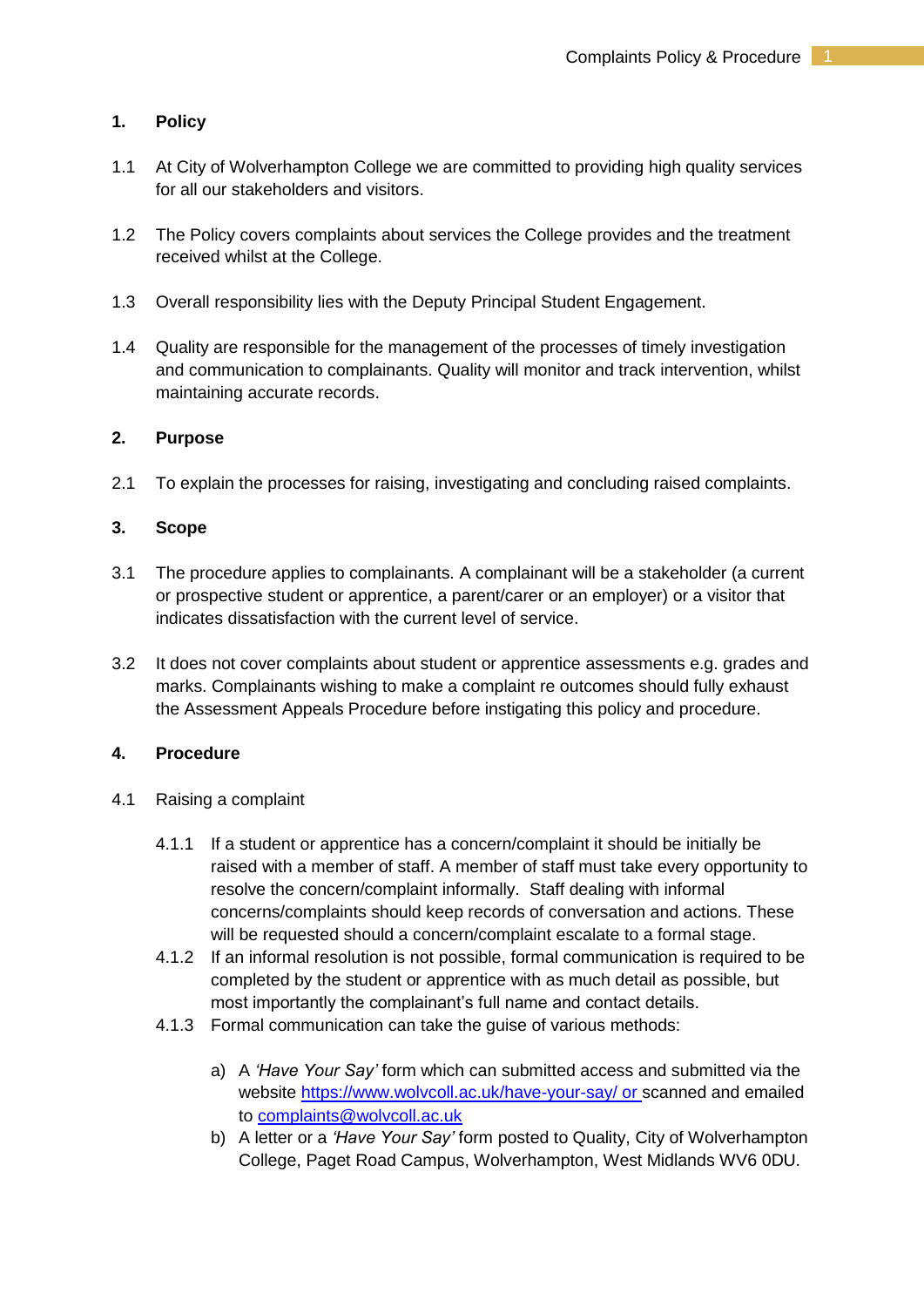- c) A letter or a *'Have Your Say'* form handed to a member of staff who will pass on to Quality
- d) An email sent to [complaints@wolvcoll.ac.uk](mailto:complaints@wolvcoll.ac.uk)
- 4.1.4 If a student or apprentice needs help in presenting a complaint, advice can be sought from a member of staff. If being completed on behalf of the complainant, additional information may be required.
- 4.1.5 If the complainant communicates by telephone, a member of staff can record the details on behalf of the complainant. This should then be forwarded to Quality or scanned to [complaints@wolvcoll.ac.uk](mailto:complaints@wolvcoll.ac.uk)
- 4.1.6 Complaints should be raised within twelve months of the original issue so that evidence is available for the investigation. The College cannot guarantee to explore complaints outside this timeframe. On receipt if it is deemed that the complaint will not be investigated due to timeframes, the complainant will be advised. This will conclude the complaints process.
- 4.2 Investigating a complaint
	- 4.2.1 On receipt of a formal complaint, the complainant will be acknowledged within five working days of receipt and an Investigation Lead allocated. Quality may contact the complainant for further information or to provide any further information.
	- 4.2.2 Quality will then liaise with the Investigation Lead to investigate the issues raised. Where possible, the Investigation Lead will be independent to the scope of the complaint however, in some instances managers of areas may be allocated due to having appropriate background knowledge.
	- 4.2.3 The Investigation Lead will complete an investigation within ten working days (or longer if more complex or investigations are needed due to external factors). Where timeframes are extended, the complainant will be advised.
	- 4.2.4 Quality will continuously monitor the progress of the complaint.
	- 4.2.5 In exceptional circumstances, for example in pandemics, these procedures may be adjusted slightly due to working restrictions.
- 4.3 Complaint outcomes
	- 4.3.1 Following the investigation outcome, a response will be formed and communicated to the complainant in writing by the Deputy Principal Student Engagement. This is based on the findings as per presented by the Investigating Officer.
	- 4.3.2 In the event of a complaint being raised relating to Higher Education (HE), under the Office of the Independent Adjudicator (OIA) Scheme Rules, the College will incorporate in the response the Completion of Procedures Letter. The Completion of Procedures Letter serves four main purposes:
		- 1. It fixes the date when the student completes the provider's internal complaints procedures
		- 2. It clarifies the issues considered by the provider under those procedures
		- 3. It establishes the timescale for bringing a complaint to the OIA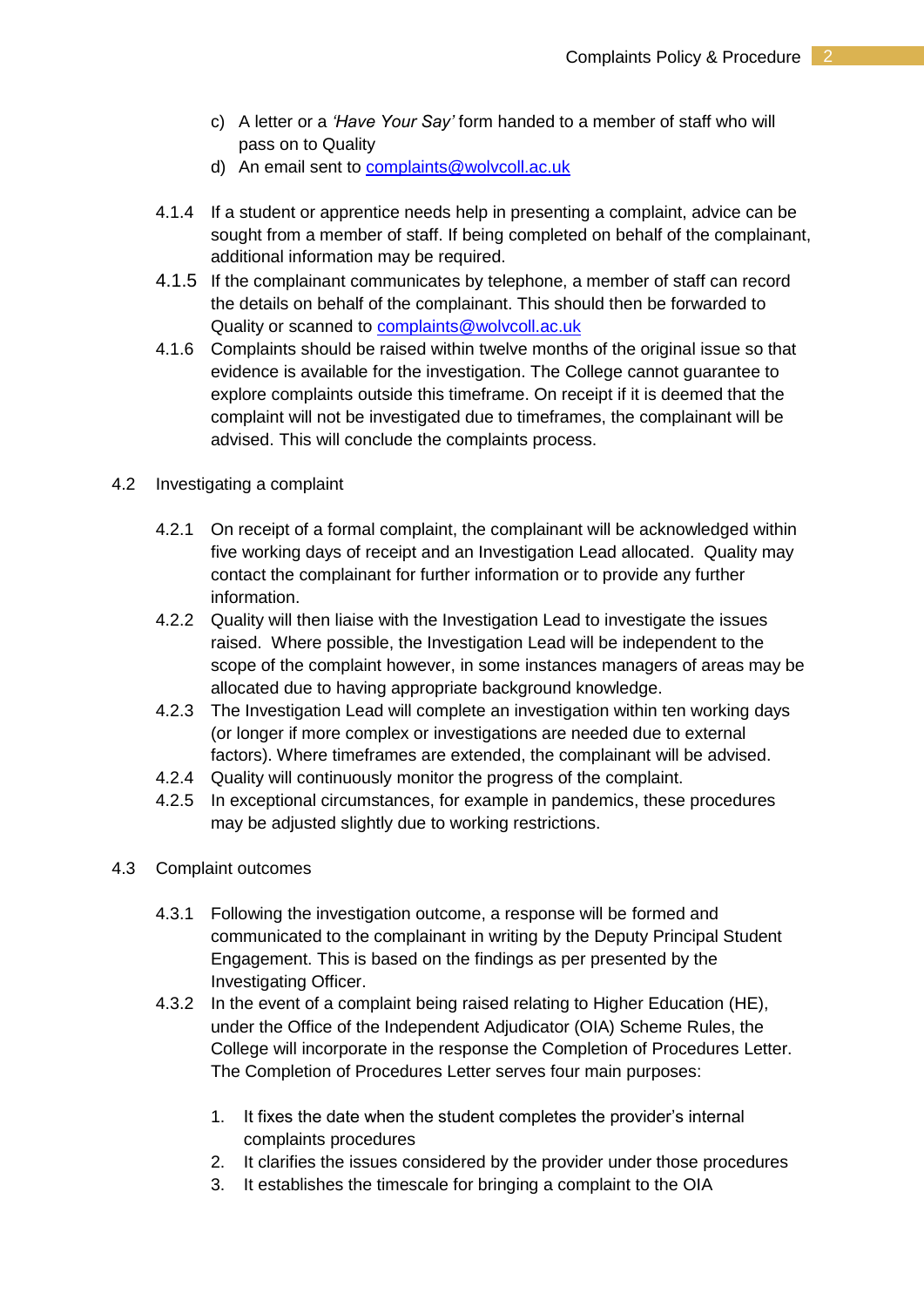- 4. It advises the student of the possibility of bringing a complaint to the OIA.
- 4.3.3 The College will ensure that students and apprentices will not be treated less favorably following a complaint.
- 4.3.4 All formal complaints are recorded on a central complaints system.

#### 4.4 Appeals

- 4.4.1 If the complainant is dissatisfied with the outcome they may appeal against the decision within five working days of the response. This needs to be via formal communication such as:
	- a) A letter posted to Quality, City of Wolverhampton College, Paget Road Campus, Wolverhampton, West Midlands WV6 0DU.
	- b) A letter handed to a member of staff who will pass on to Quality
	- c) An email sent to **complaints@wolvcoll**.ac.uk
- 4.4.2 The appeal will be investigated by the Vice Principal Student Success or a manager independent of the original complaint and a response issued within ten working days from the date of the appeal.
- 4.4.3 Where the appeal relates to a complaint about Higher education (HE), under the Office of the Independent Adjudicator (OIA) Scheme Rules, the College will incorporate in the response the Completion of Procedures Letter.
- 4.4.4 The outcome of this appeal concludes the complaints process.
- 4.4.5 All appeals are recorded on a central complaints system.
- 4.5 Malicious, abusive or persistent complaints
	- 4.5.1 City of Wolverhampton College does not tolerate malicious complaints received in any form and will initiate appropriate disciplinary action against such actions, i.e. complaints that are not true, use of foul language in any communication that are sent to staff.
	- 4.5.2 A complainant, who continues to contact the College with unreasonable demands following a complaint investigation, may be considered an unreasonable or persistent complainant. Unreasonable demands can include seeking excessive amounts of information, excessive email or telephone contact, demanding an unrealistic nature or scale of service, or seeking to prolong contact with the College by continually raising new issues throughout an investigation.
	- 4.5.3 If it is agreed that a complainant is unreasonable, the Deputy Principal Student Engagement will decide the most appropriate actions, informing the complainant that the College has responded in full to their concerns and has nothing further to add, so will not enter into any further discussion.
	- 4.5.4 Complainants who have displayed unreasonable behaviour in the past have the right to make new complaints in the future.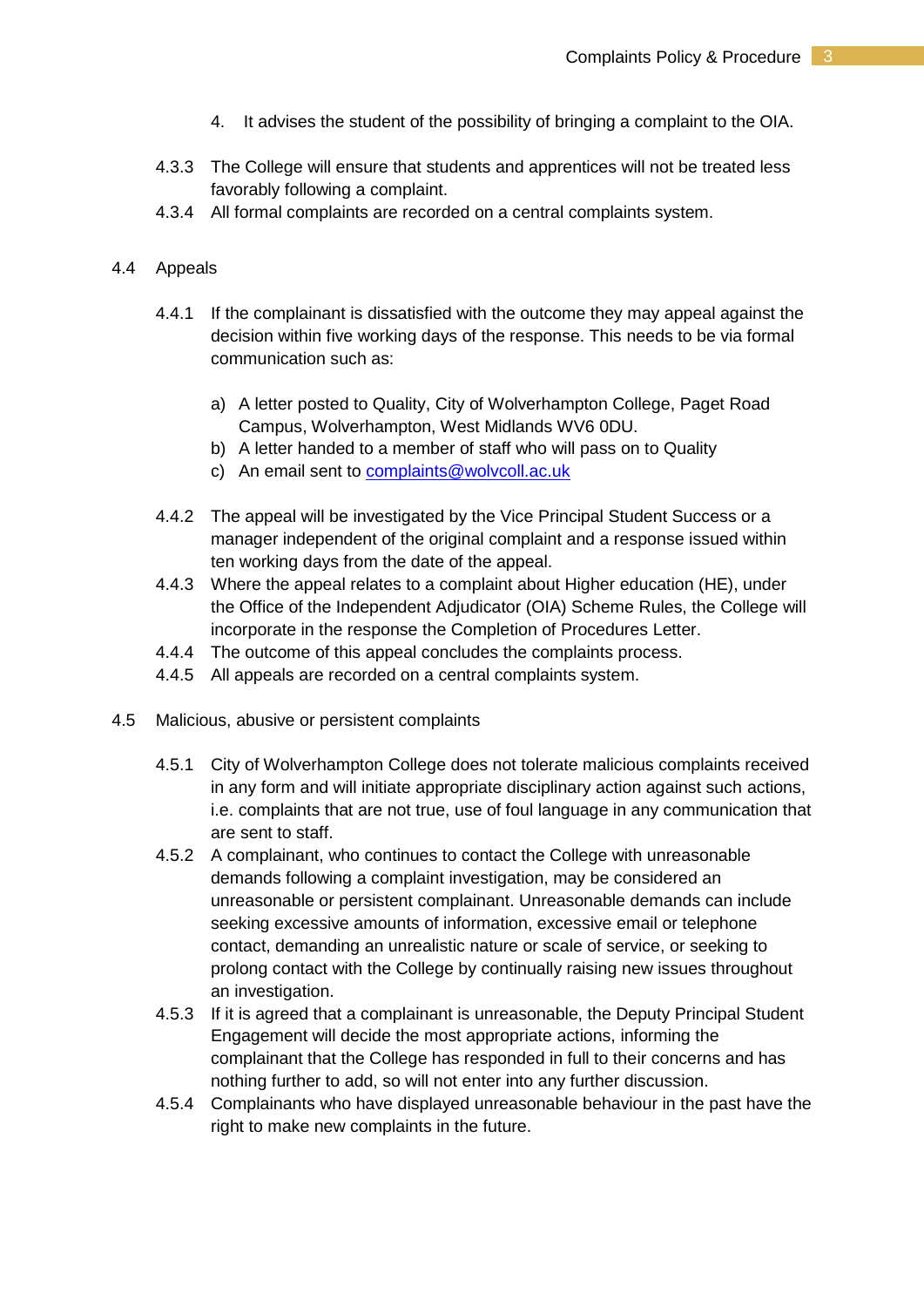# **5. Monitoring & Evaluation**

5.1 Complaints analysis will be produced and reports will be compiled on a regular basis concerning the nature of the complaints received and actions emerging for improvement purposes.